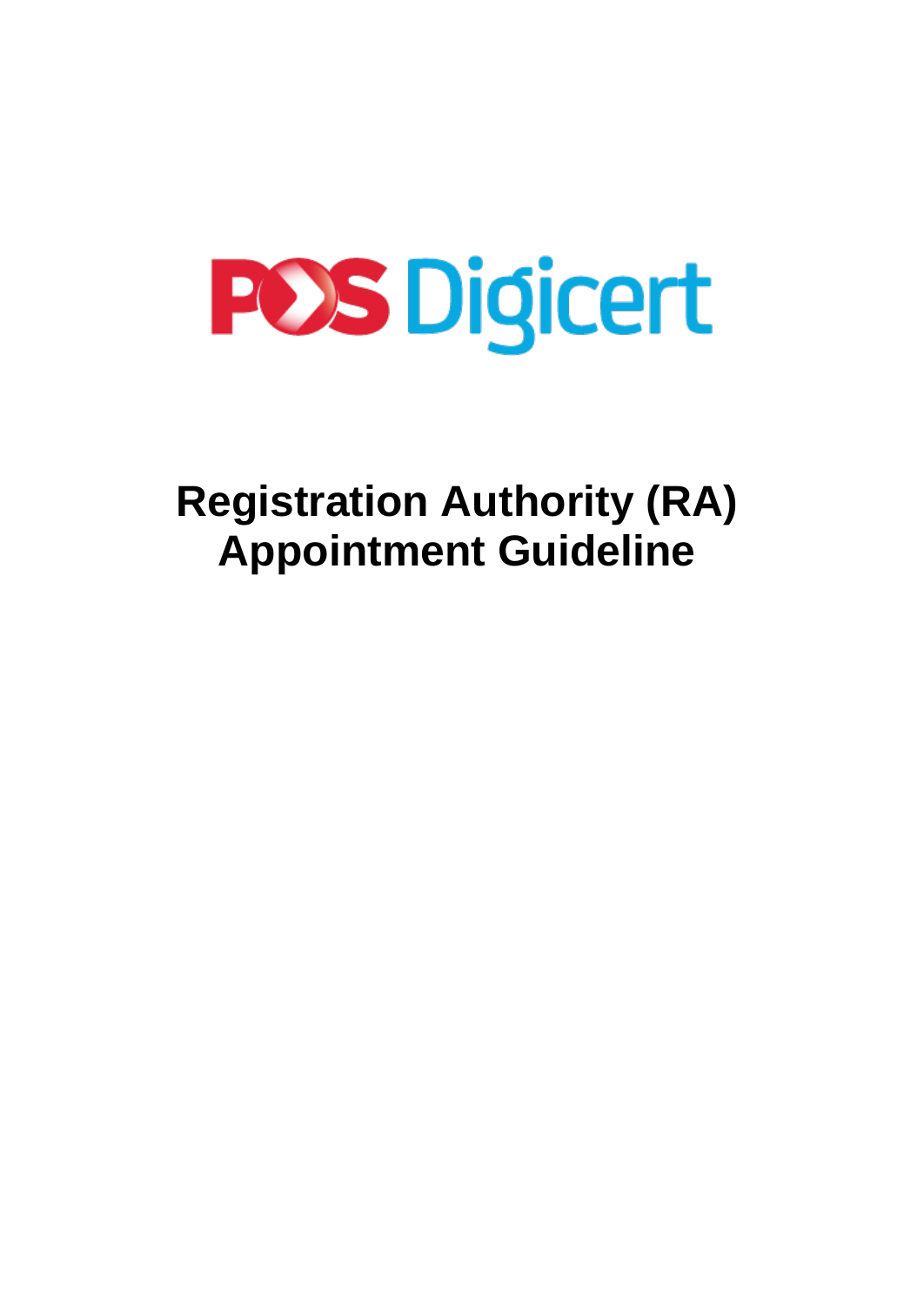# **REVISION CONTROL AND CHANGE HISTORY**

| <b>Revision</b><br><b>Number</b> | <b>Approval</b><br><b>Date</b> | <b>Approved by</b>     | <b>Amendment</b>                                                                                                                                                                                                                                          |
|----------------------------------|--------------------------------|------------------------|-----------------------------------------------------------------------------------------------------------------------------------------------------------------------------------------------------------------------------------------------------------|
| Rev. 0                           | 3 Mac 2014                     | Amir Suhaimi<br>Hassan | New document release                                                                                                                                                                                                                                      |
| Rev. 1                           | 22 Aug 2014                    | Amir Suhaimi<br>Hassan | Include ISMS requirement on the document<br>1.<br>labelling<br>Change of document ID<br>2.<br>Change of Department name from<br>3.<br>Compliance Div. to Compliance Dept.<br>Include reference to Documents and Records<br>4.<br><b>Control Procedure</b> |
| Rev. 2                           | 23 Aug 2017                    | Amir Suhaimi<br>Hassan | Logo, address and contact details update                                                                                                                                                                                                                  |
|                                  |                                |                        |                                                                                                                                                                                                                                                           |
|                                  |                                |                        |                                                                                                                                                                                                                                                           |
|                                  |                                |                        |                                                                                                                                                                                                                                                           |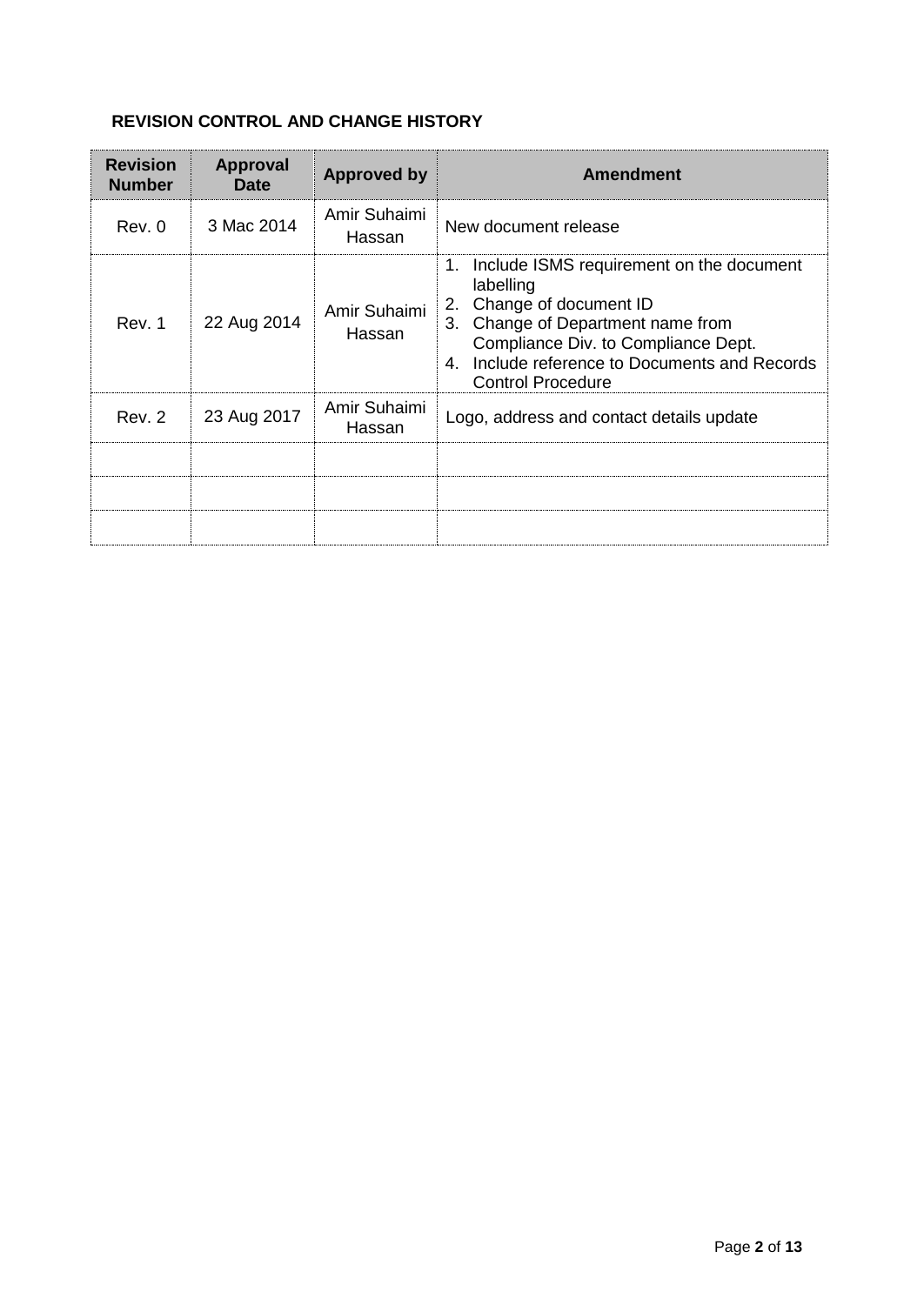# **TABLE OF CONTENTS**

| 2) |                                                                                 |  |
|----|---------------------------------------------------------------------------------|--|
| 3) |                                                                                 |  |
| 4) |                                                                                 |  |
| 5) |                                                                                 |  |
| 6) |                                                                                 |  |
| 7) |                                                                                 |  |
|    | APPENDIX 1 - LETTER OF AUTHORIZATION ON APPOINTMENT OF RA MANAGER / RO / RP  12 |  |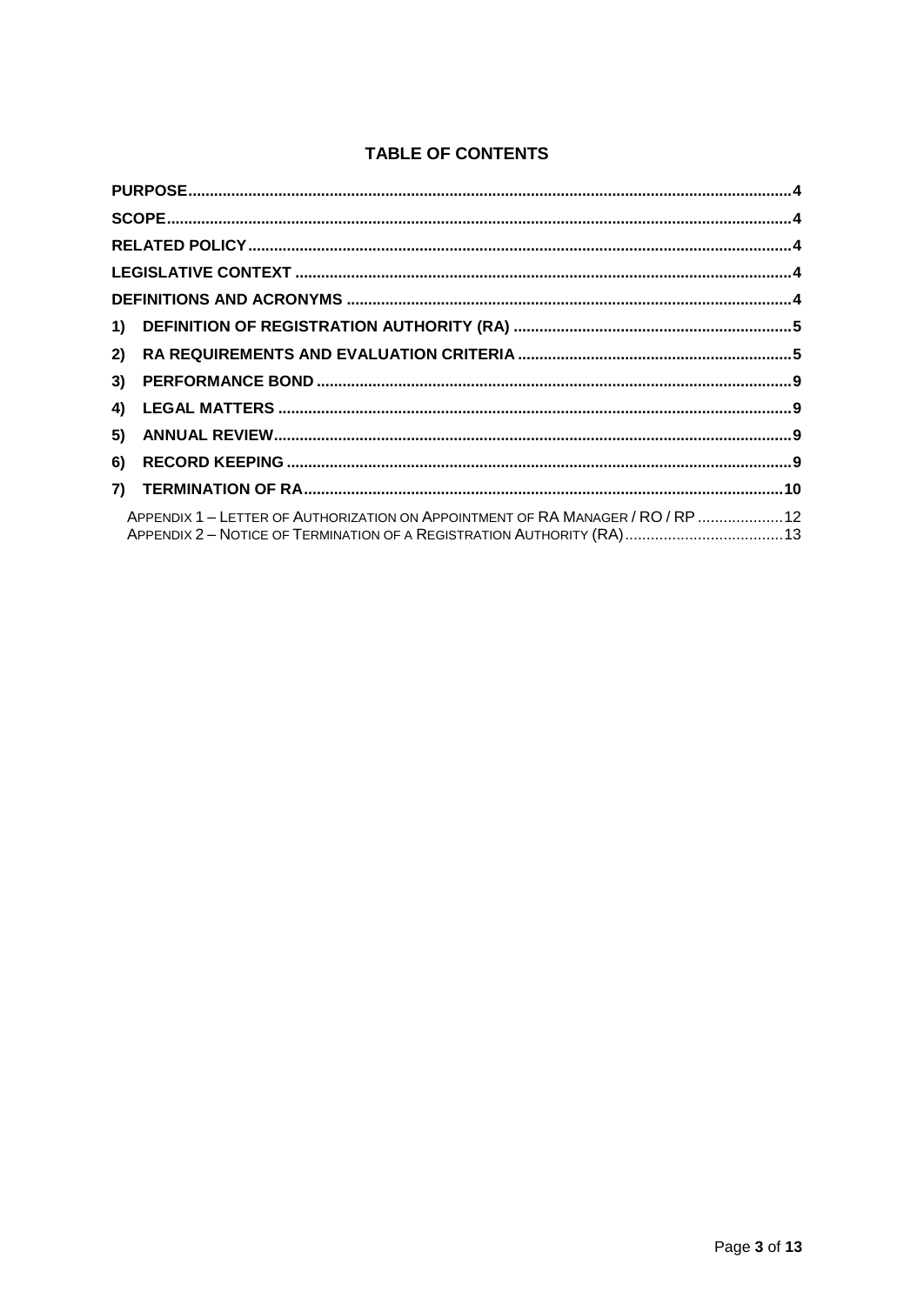#### <span id="page-3-0"></span>**PURPOSE**

The Objective of the guidelines is to provide detailed requirements; terms and conditions on the appointment of a Registration Authority ("RA") and to ensure only competent RA will be appointed. This document shall be the sole reference for any company who intend to become an RA for Pos Digicert Sdn. Bhd. ("POS DIGICERT").

#### <span id="page-3-1"></span>**SCOPE**

This document covers the detailed description and/or process flow for the following:

- a) RA Requirements and Evaluation Criteria
- b) Performance Bond
- c) Legal Matters
- d) Annual Review
- e) Record Keeping
- f) Audit Guidelines
- <span id="page-3-2"></span>g) Termination of RA

#### **RELATED POLICY**

| Reference, No. | <b>Title of Policy</b>                  | Location |
|----------------|-----------------------------------------|----------|
| Clause 4.1     | Quality Management System ISO 9001:2015 | SI       |
| DOMS-QM-01     | <b>Quality Manual</b>                   | SI       |
| DOMS-CS-SP101  | Legal and Compliance Manual             | I CD     |

#### <span id="page-3-3"></span>**LEGISLATIVE CONTEXT**

| <b>Reference No.</b> | <b>Title of Document</b> | <b>LOCATION</b> |
|----------------------|--------------------------|-----------------|
| Νı                   |                          | Νı              |

#### <span id="page-3-4"></span>**DEFINITIONS AND ACRONYMS**

| <b>Word/Term</b> | <b>Definition</b>                                                                                                                                                         |
|------------------|---------------------------------------------------------------------------------------------------------------------------------------------------------------------------|
| <b>DSA 1997</b>  | Digital Signature Act 1997 (Act 562) is an Act to make provision for,<br>and to regulate the use of, digital signature and to provide for matters<br>connected therewith. |
| <b>DSA 1998</b>  | Digital Signature Regulations 1998                                                                                                                                        |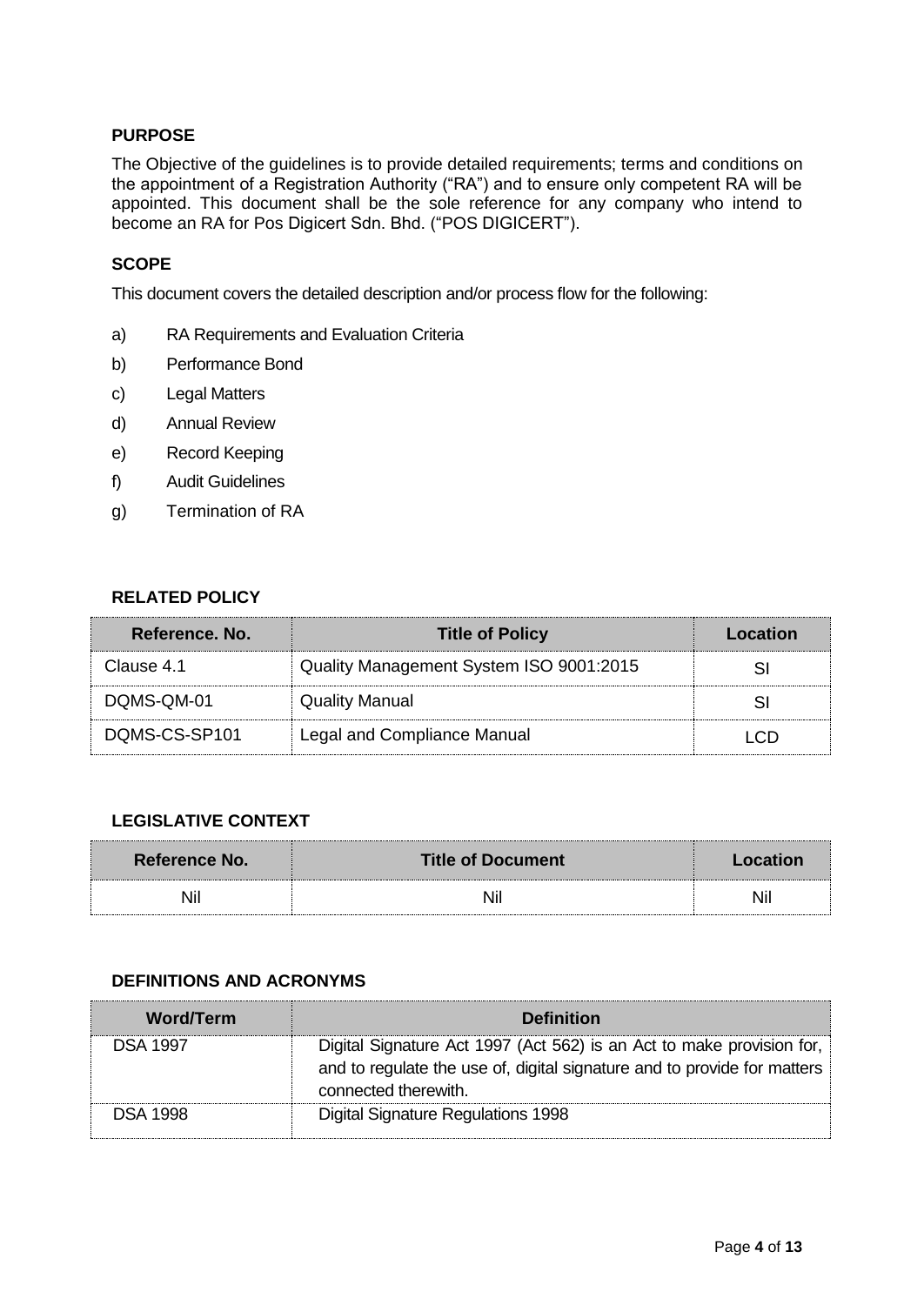# <span id="page-4-0"></span>**1) DEFINITION OF REGISTRATION AUTHORITY (RA)**

- 1.1 An RA is a trusted entity appointed by POS DIGICERT to assist subscribers in applying for digital certificates, to approve digital certificate requests and/or to assist POS DIGICERT in the revocation of digital certificates.
- 1.2 An RA will be seen as one of the contributory factors in the success of the business of a Certification Authority. To achieve this, a Registration Authority Guidelines shall be established to ensure standards are not compromised.
- 1.3 Functions of an RA includes (but not limited to):
	- a) Agent to process the application and revocation of digital certificates.
	- b) Responsible to embed the digital certificate on the media for the movement of physical items between an RA and POS DIGICERT (e.g. smart cards, USB Tokens & Medias).
	- c) Strictly adhere to the Standard Operating Procedures of an RA in the process of application, revocation, renewal and other matters pertaining to digital certificates.

# <span id="page-4-1"></span>**2) RA REQUIREMENTS AND EVALUATION CRITERIA**

The degree of trust provided by the licensed certificates used may vary. Thus, the required RA assessment will have to be set as per the actual practice definition to foster uniformity. POS DIGICERT will assess the status of an RA applicant based on the following criteria:

# **2.1 Types of Companies**

- a) Private
- b) Public listed
- c) Government controlled
- d) Banking and financial institution
- e) A company with a nationwide network would be an added advantage.

#### **2.2 Capital Requirement**

The company shall have a minimum paid-up capital of RM2.0 Million unimpaired by losses. Annual audited financial accounts of the company shall be submitted to POS DIGICERT for evaluation purposes. Notwithstanding the above, POS DIGICERT shall always reserve its right to amend the evaluation criteria on a case to case basis.

# **2.3 Company Performance and Image**

The company's track record in terms of its profitability, management capabilities and public image will be the criteria in recommending the RA appointment.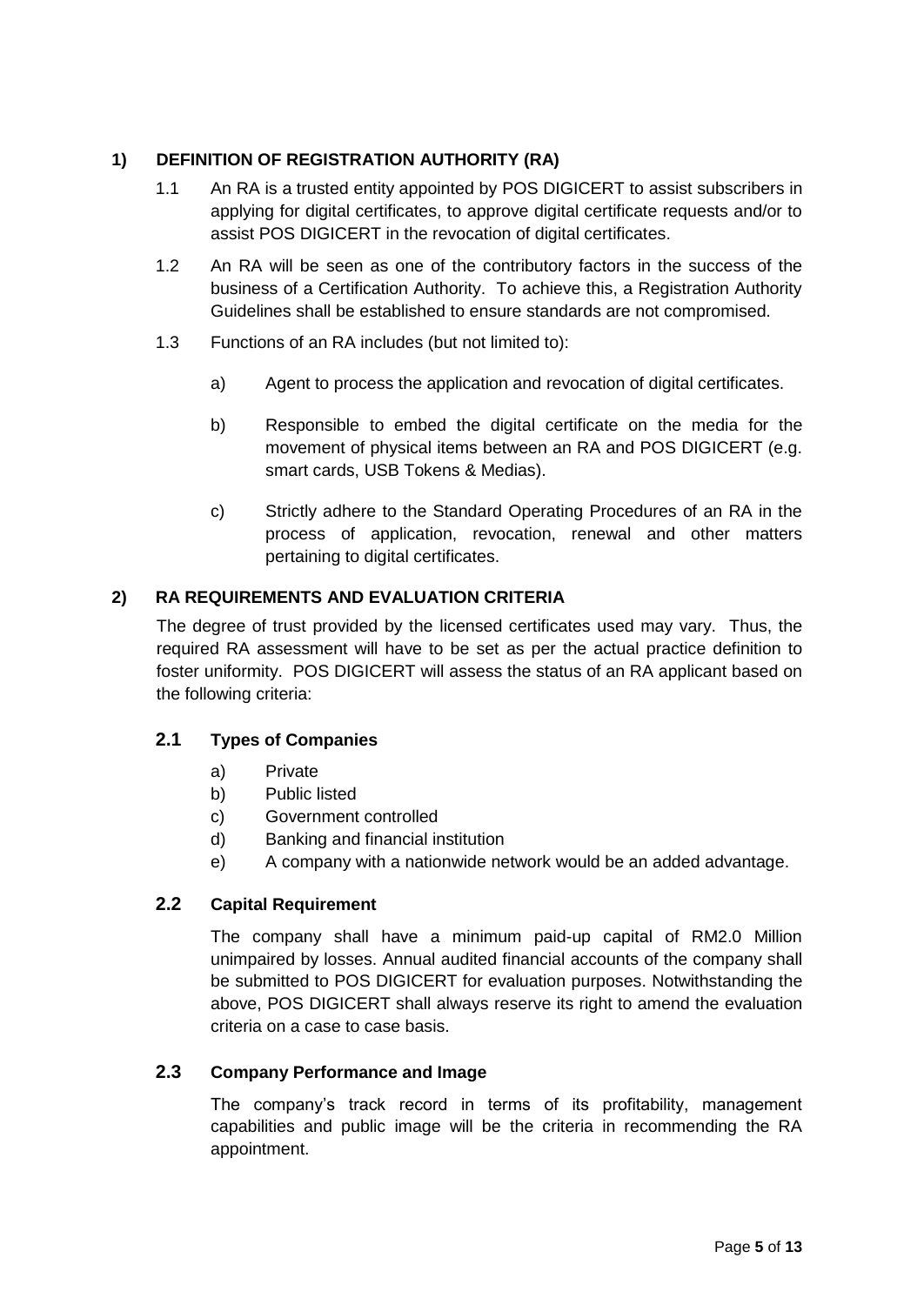# **2.4 Documentation Required**

- a) Application letter/form duly completed
- b) Memorandum & Articles of Association
- c) Form 49 Particulars of Directors (duly certified by ROC)
- d) Form 24 Return on allotment of shares (duly certified by ROC)
- e) Credit Reference from banking & financial institutions
- f) Latest Audited Accounts (3 years)
- g) Certified copy of the resolutions passed by the Board of Directors accepting the appointment and operations as a RA (upon approval by POS DIGICERT)

# **2.5 Operational Capabilities**

2.5.1 Personnel

There are three different operative personnel. The requirements for operative personnel are as follows (unless waived in writing by POS DIGICERT):

# 2.5.1.1 RA Manager

RA Manager shall be responsible to ensure the followings:

- a) Supervise and manage RA counters. He/she shall coordinate the job shifts among the Registration Officer (RO) and Registration Personnel (RP) to ensure that all operations are carried out in a proper manner and in accordance with pre-determined schedule.
- b) Endeavour to solve any problems or difficulties faced by the RO and RP in the course of executing their functions.
- c) Participate in any management meeting or decision making on behalf of the RA's company.
- d) Shall handle all financial and commercial matters between an RA and POS DIGICERT.
- e) May be qualified to act in the capacity of the RO except for instances of RA initiated revocation exercise.
- f) Appointment of an RA Manager shall strictly comply with the following criteria:
	- i. Must be appointed by the authorized Executive of the RA company via an official letter *(refer Appendix 1)*
	- ii. He/she has completed higher education in the information technology field
	- iii. He/she has significant knowledge in the operation of the CA and RA (advantage)
	- iv. The RA company has conducted a background check on him/her against any criminal or fraudulent history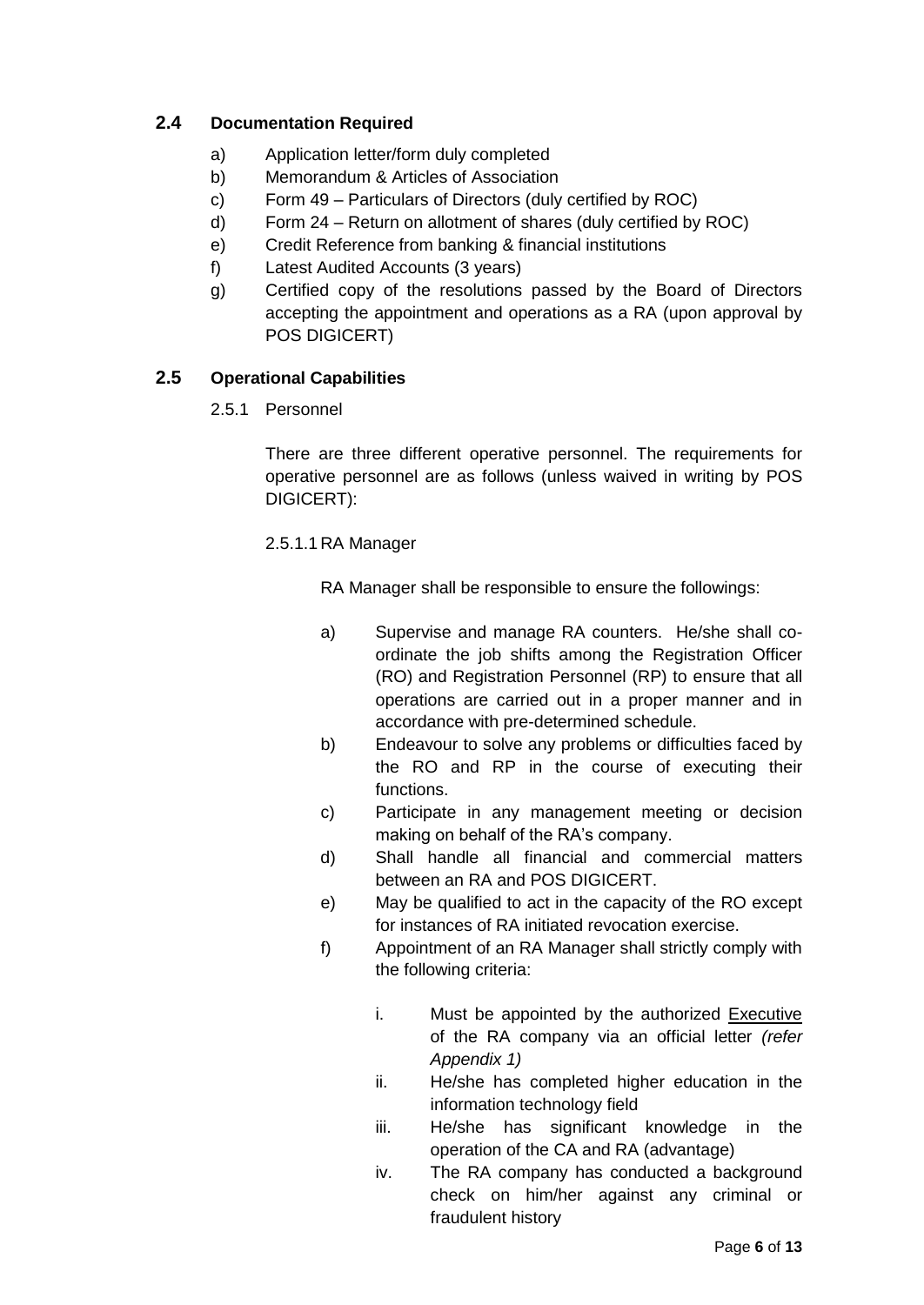- v. He/she signs the declaration on fraud cases and compliance with laws upon appointment as RA Manager (no specific format)
- vi. He/she signs the bi-annual renewal of the declaration on fraud cases and compliance with laws (no specific format)

#### 2.5.1.2 Registration Personnel

Among tasks of an RP are as below:

- a) RP is the first person to come into contact with the applicant. He/she shall verify if the applicant has ever been blacklisted by the CA and then ensure the completeness of the application.
- b) Verifies the identity of the applicant by physically sighting the applicant and compare against the original photograph identification documents.
- c) Confirms payment of subscription fees before escalating the relevant documents to RO.
- d) Appointment of an RP shall strictly comply with the following criteria:
	- i. Must be appointed by the authorized Executive of the RA company via an official letter *(refer Appendix 1)*
	- ii. He/she has knowledge in the information technology field
	- iii. He/she has significant knowledge in the operations of the CA and RA (advantage)
	- iv. The RA company has conducted a background check on him/her against any criminal or fraudulent history
- 2.5.1.3 Registration Officer

Among tasks of an RO are as below:

- a) Perform validation procedures to ensure relevant documents are available and identity of applicant matches the identification documents.
- b) To process the application of digital certificates
- c) Accountable for the RO smart card, which is used to sign digital certificate issuance requests.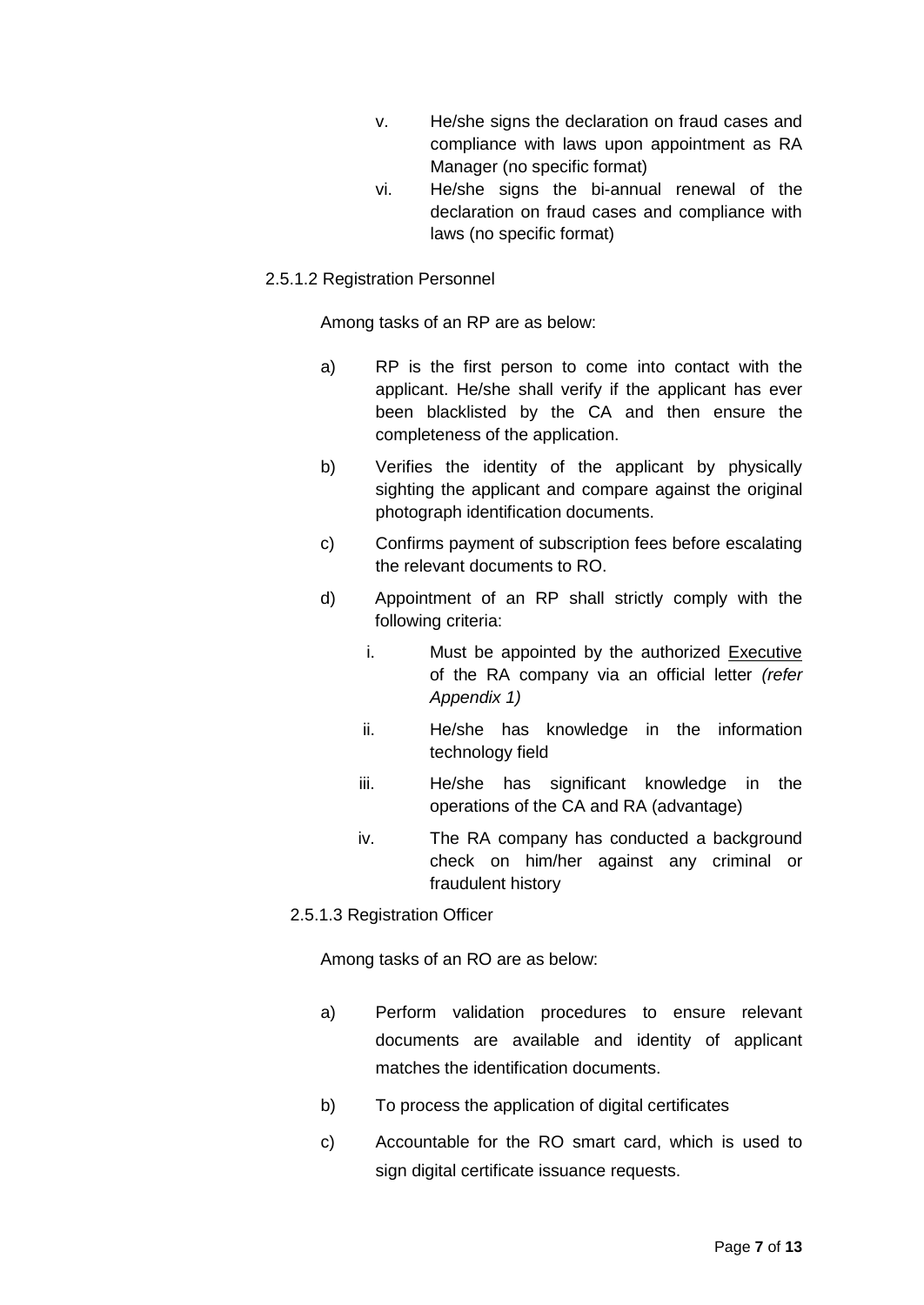- d) In charge of ensuring the availability of forms; stationary and other required equipment.
- e) Appointment of an RO shall strictly comply with the following criteria:
	- i. Must be appointed by the authorized Executive of the RA company via an official letter *(refer Appendix 1)*
	- ii. He/she has completed higher education in the information technology field
	- iii. He/she has significant knowledge in the operations of the CA and RA (advantage)
	- iv. The RA company has conducted a background check on him/her against any criminal or fraudulent history

# 2.5.2 Training

- a) The RA Operative Personnel will be required to attend training programs conducted by POS DIGICERT which include Certificate Management System (CMS) clients and all operational related matters.
- b) POS DIGICERT shall provide the RA with relevant manuals and trainings. The overall costs will be borne by the RA.

#### 2.5.3 Financial

The RA shall be required to comply with the agreed payment terms, mechanism, related financial policies and procedures issued from time to time in order to ensure audit compliance.

#### 2.5.4 System

- a) The RA shall provide all hardware and operating software as per specification determined by POS DIGICERT. The cost of which will be borne by the appointed RA.
- b) Any upgrading costs to the system will also be borne by the RA.

# 2.5.5 Location

- a) The RA will identify the location taking into consideration the geographical aspect and supply the relevant furniture and fittings to the specification approved by POS DIGICERT. The RA has to ensure network connectivity is in place and ready for operation.
- b) The RA is to ensure the location is adequately secured and covered by insurance policy.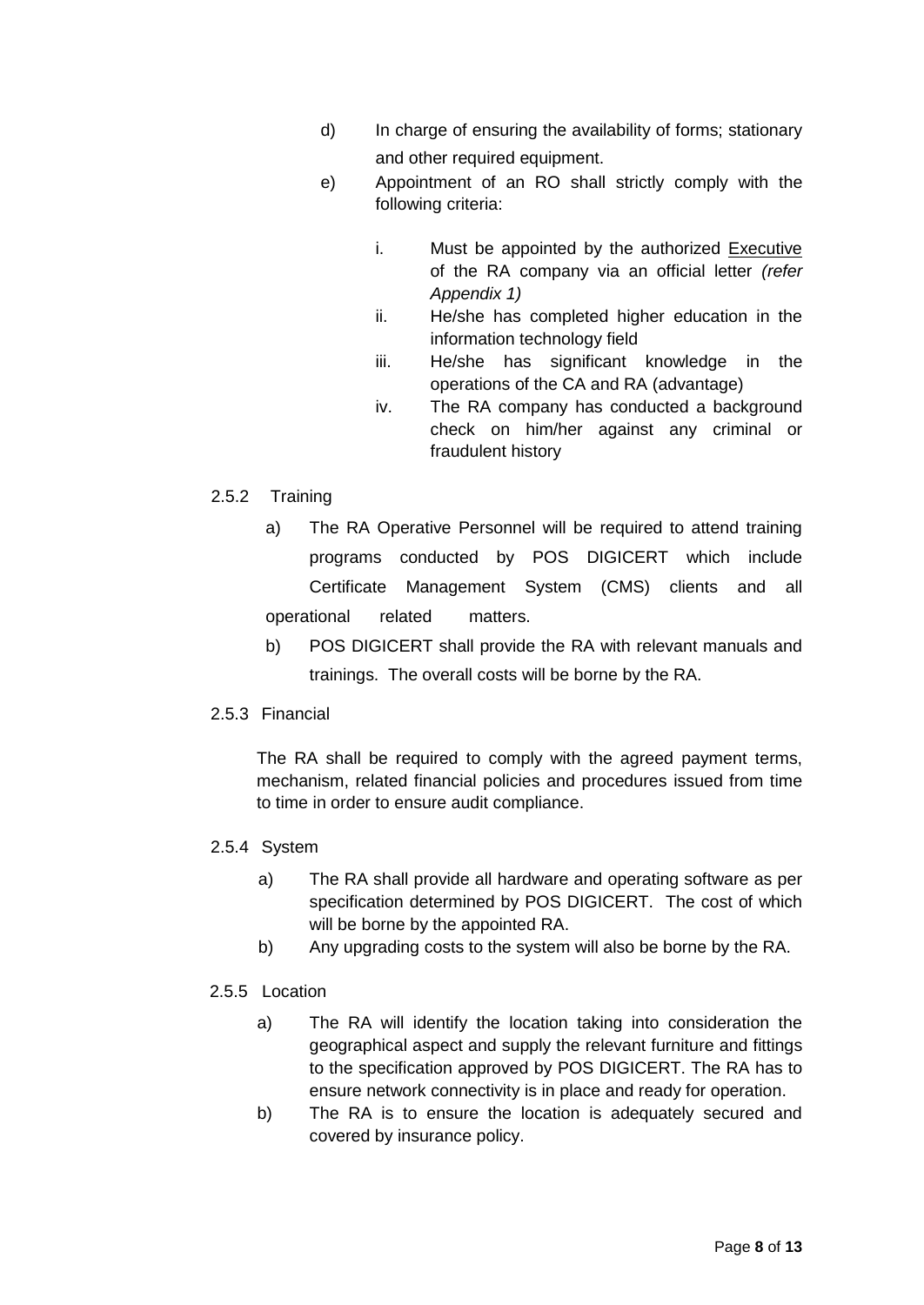2.5.6 CMS Client Software.

POS DIGICERT shall charge the cost of the software to the RA.

- 2.5.7 Testing and commissioning
	- a) POS DIGICERT and RA will jointly conduct testing and commissioning.
	- b) Trail run operating method will also be conducted jointly.

# <span id="page-8-0"></span>**3) PERFORMANCE BOND**

An RA shall provide a performance bond amounting to a minimum of RM25,000.00 in a form of bank guarantee to POS DIGICERT to ensure the RA complies with and is committed to the Standard Operating Procedures (SOP) of RA. Notwithstanding the above, POS DIGICERT shall always reserve its right to set the amount of the performance bond on a case to case basis.

# <span id="page-8-1"></span>**4) LEGAL MATTERS**

An RA shall enter into the RA Agreement with POS DIGICERT upon appointment as RA. The agreement will be reviewed upon renewal of the agreement. Each party shall bear its own legal or other professional costs and expenses incurred in the preparation of this agreement.

#### <span id="page-8-2"></span>**5) ANNUAL REVIEW**

- 5.1 Each RA shall be audited by the CA on an annual basis as per the requirement under regulation 41 of the DSR 1998.
- 5.2 The Chief Operating Officer (COO) of POS DIGICERT shall review the results of the audit in order to ascertain as to whether the RA shall be allowed to continue to operate under POS DIGICERT.
- 5.3 A finding of non-compliance to DSA/ DSR shall be the grounds for dismissing the RA from operating under POS DIGICERT.
- 5.4 POS DIGICERT shall also actively encourage the RA to develop policies, procedures and other such documentation for its processes. Where such documents already exist, POS DIGICERT shall encourage the RA to keep the documentation up-to-date at all times. These documents shall be referred during audit exercise.
- 5.5 In addition to this requirement, POS DIGICERT may send its personnel to the RA's premises for an independent review of the RA operation.
- 5.6 Shall the RA refuse to be inspected either by the qualified auditor and/or POS DIGICERT's personnel; this may be a potential ground for dismissing the RA from operating under POS DIGICERT.

#### <span id="page-8-3"></span>**6) RECORD KEEPING**

- 6.1 The RA shall keep and maintain detailed written records documenting
	- a) the security measures taken to comply with the DSA/DSR; i.e. if the records kept in digital form it shall be digitally signed.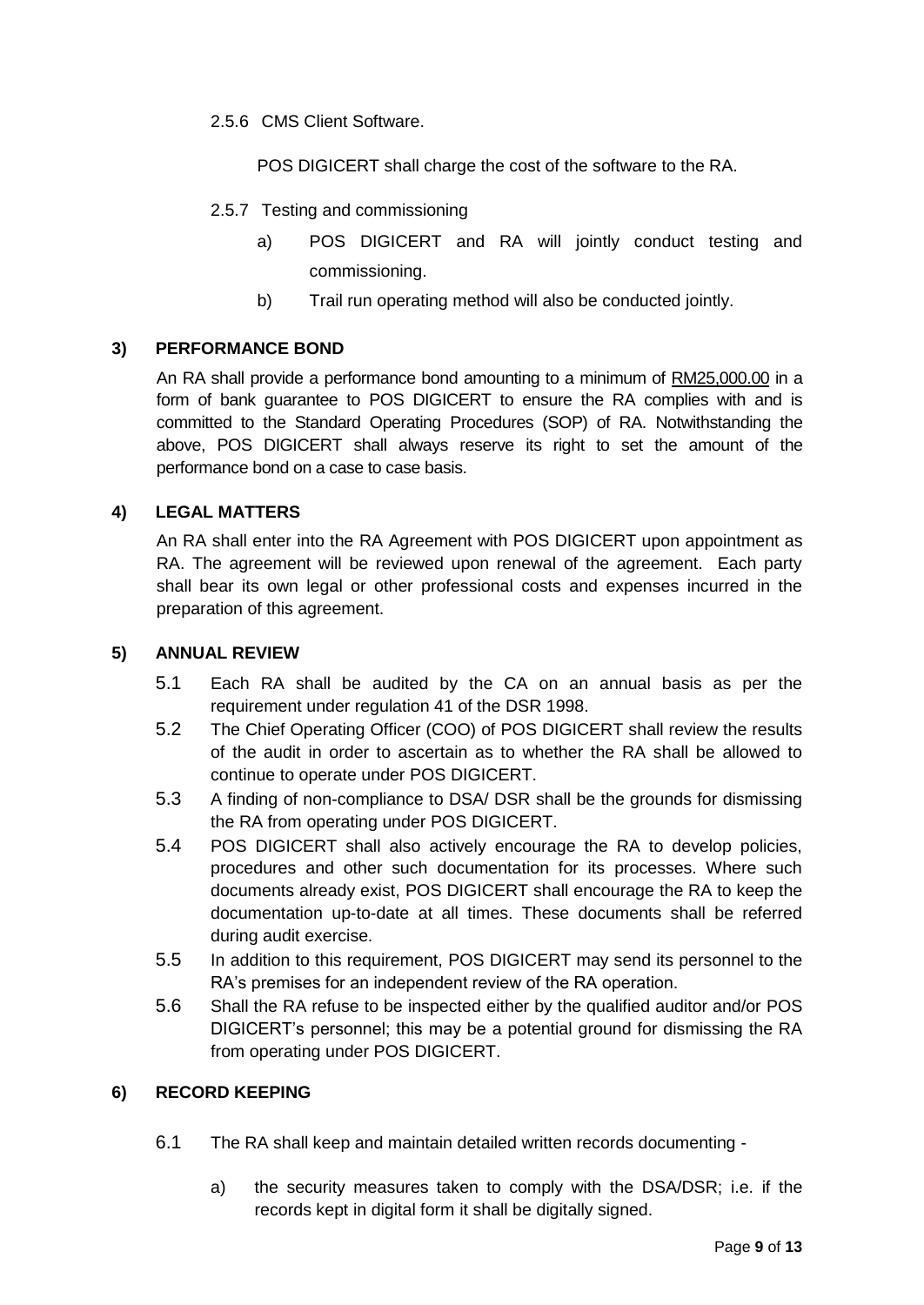- b) if the RA generates a key pair for a subscriber, the relevant time at which and the manner in which the private key is distributed or transmitted to the subscriber;
- c) the relevant time at which and the manner in which a certificate is issued and distributed or transmitted to the subscriber;
- d) the certificates issued by it in such a way that the data and its unfalsified condition may be verified at any time; and
- e) all other measures taken to comply with the DSA/DSR.
- 6.2 The records required in section 6.1 shall include evidence demonstrating that the RA has
	- a) confirmed the identification of the person named in a certificate that the RA has issued
	- b) confirmed the identification of the person requesting for revocation of each certificate that the RA has revoked;
	- c) confirmed all other facts listed as confirmed in a certificate that the RA has issued; and
	- d) complied with the DSA/DSR in issuing, publishing, suspending and revoking a certificate.
- 6.3 The RA may require a subscriber or the agent of a subscriber to submit documentation and other evidence reasonably sufficient to enable the RA to comply with the DSA/DSR.
- 6.4 The RA shall retain all its record of application processing, acceptance and any suspension or revocation of a certificate for not less than ten years from the date of last entry or the date of issue, as the case may be.
- 6.5 The RA shall keep its records in a secure place and in a secure manner.

# <span id="page-9-0"></span>**7) TERMINATION OF RA**

- 7.1 POS DIGICERT or the Commission have the option to terminate an RA by giving thirty (30) days prior notice.
- 7.2 The termination of RA shall not affect the validity or effect of any certificate issued by the RA concerned before such termination.
- 7.3 Upon termination of RA, an official Notice of Termination *(refer Appendix 2)* shall be issued to the affected RA. RP and RO certificates shall be revoked immediately after the 30 days' notice period. At this juncture the respective RA would not be able to issue anymore certificates.
- 7.4 The affected RA is required to prepare all handover documents and conduct a briefing within 14 days of receiving the termination notice.
- 7.5 Among (but not limited to) documents to be prepared:
	- a) List of active certificates
	- b) Inventory of records (stock & inventory)
	- c) Up-to-date Standard Operating Procedure
	- d) Hard copies of all end user information / credentials including back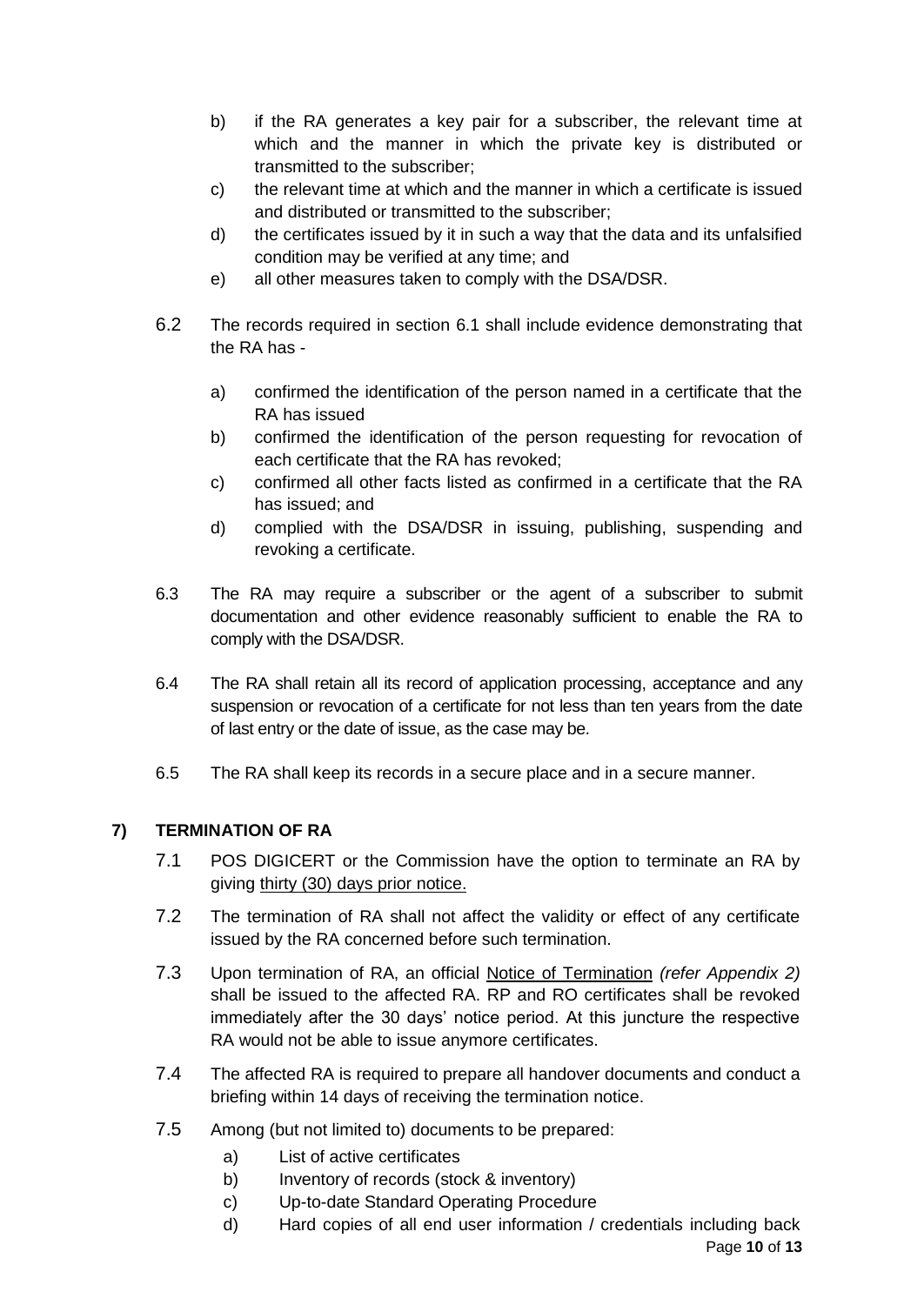logs / pending requests + supporting documents.

- 7.6 POS DIGICERT shall appoint its internal RA and/or another RA to take over the certificates issued by the RA whose contract has been terminated or has expired and such certificates shall, to the extent that they comply with the requirements of the Licensed CA, be deemed to have been issued by that Licensed CA.
- 7.7 POS DIGICERT shall ensure that all related records and documents are kept in a secure and safe place for up to ten (10) years.
- 7.8 POS DIGICERT shall notify all affected subscribers and its relying parties on the RA termination via:
	- 7.8.1 Notification on CA's website
	- 7.8.2 Any other publication methods accessible by subscribers

<span id="page-10-0"></span>(THIS PART IS INTENTIONALLY LEFT BLANK)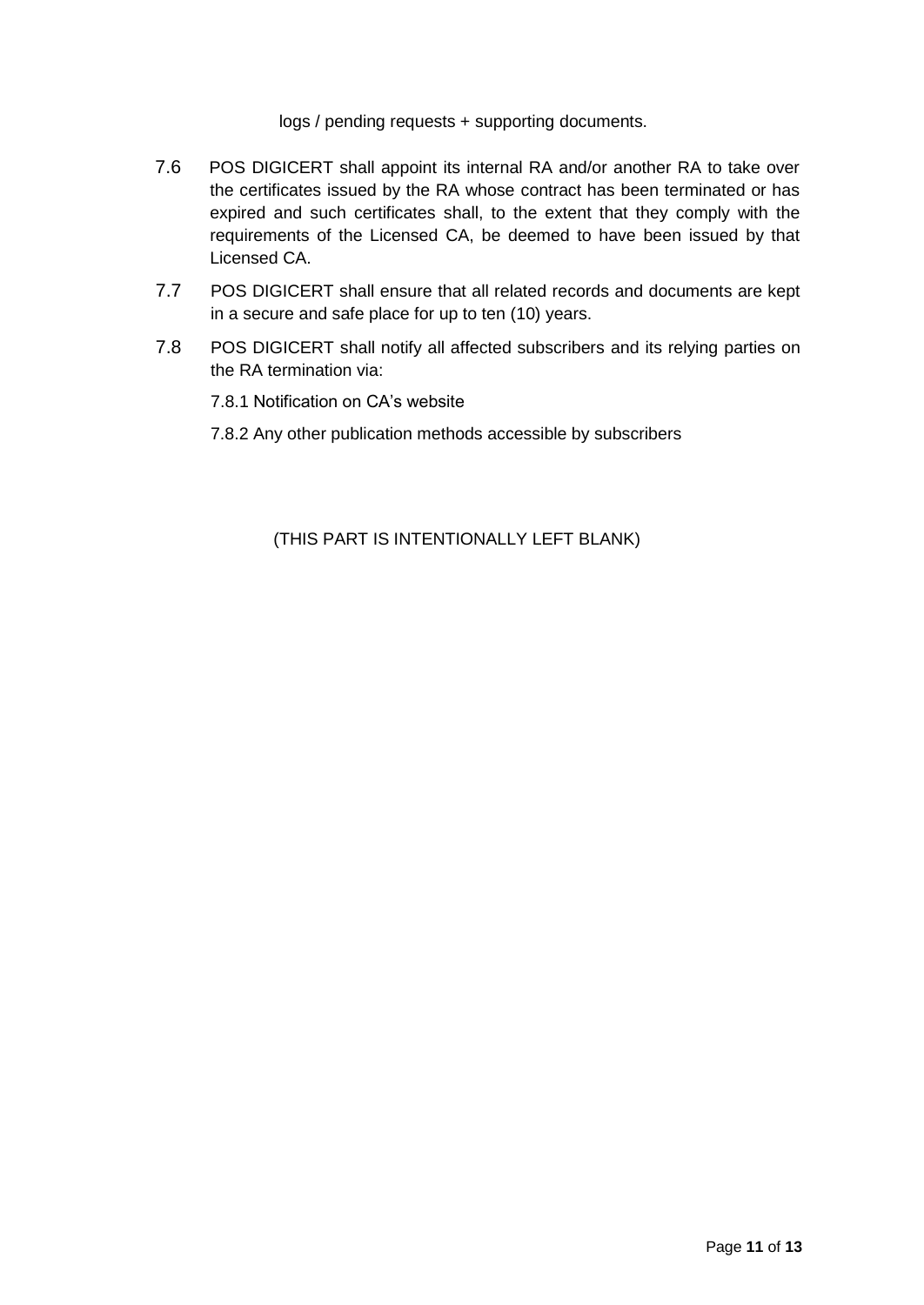#### **Appendix 1 – Letter of Authorization on Appointment of RA Manager / RO / RP**

[RA LETTER HEAD]

[Date]

CHIEF OPERATING OFFICER POS DIGICERT SDN BHD 8-3A-02, Star Central, Lingkaran Cyberpoint Timur, 63000 Cyberjaya, Selangor Darul Ehsan

Dear Sir/ Madam,

# **APPOINTMENT OF REGISTRATION AUTHORITY (RA) MANAGER / OFFICER / PERSONNEL**

I hereby appoint the below employee as the **Registration Authority (RA) Manager / Registration Officer (RO) / Registration Personnel (RP)** (underline which is applicable) for [RA company name]. He/she has been servicing [RA company name] for [no of years]. [RA company name] has conducted a background check on him/her against any criminal or fraudulent history and did not find any such record.

| Name                  |  |
|-----------------------|--|
| <b>NRIC</b>           |  |
| Staff ID              |  |
| Designation           |  |
| Department/Division : |  |

Thank you.

Yours faithfully, [SIGNATURE]

[NAME] [NRIC ] [DESIGNATION]

\_\_\_\_\_\_\_\_\_\_\_\_\_\_\_\_\_\_\_\_\_\_\_\_\_\_\_\_\_\_

RA Company Stamp